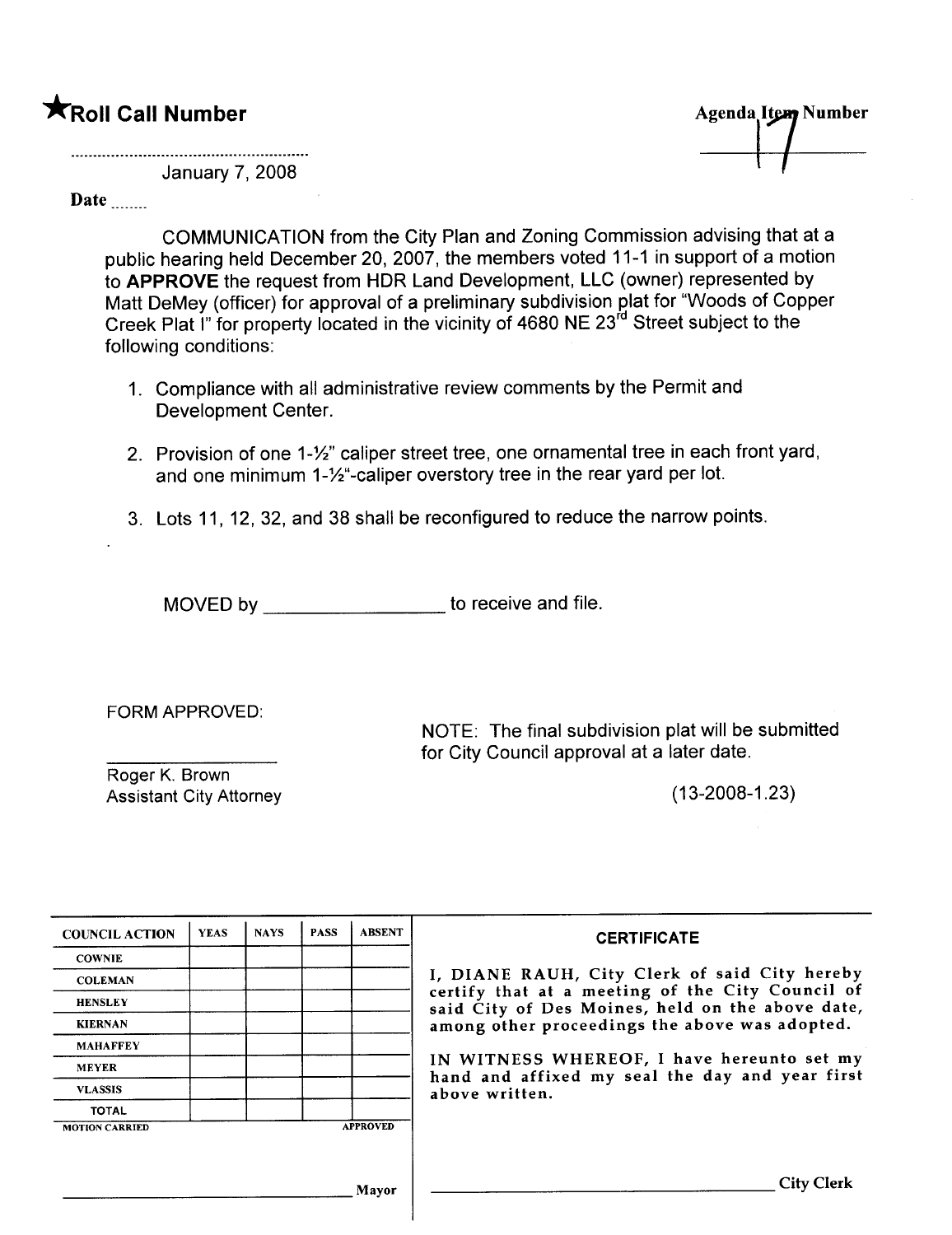| File #<br>Request from HDR Land Development, LLC (owner) represented by Matt DeMey                                                                                 |  |        |                                                                                     |          |  |              |                                          |  |              |  |
|--------------------------------------------------------------------------------------------------------------------------------------------------------------------|--|--------|-------------------------------------------------------------------------------------|----------|--|--------------|------------------------------------------|--|--------------|--|
| (officer) for review and approval of a preliminary subdivision plat, "Woods of Copper<br>Creek Plat I" located in the vicinity of 4680 NE 23 <sup>rd</sup> Street. |  |        |                                                                                     |          |  |              |                                          |  | 13-2008-1.23 |  |
| <b>Description</b><br>of Action                                                                                                                                    |  |        | Review and approval of "Woods of Copper Creek Plat I" preliminary subdivision plat. |          |  |              |                                          |  |              |  |
| 2020 Community<br><b>Character Plan</b>                                                                                                                            |  |        | Low-Density Residential and Medium-Density Residential                              |          |  |              |                                          |  |              |  |
| Horizon 2025<br><b>Transportation Plan</b>                                                                                                                         |  |        | No Planned Improvements                                                             |          |  |              |                                          |  |              |  |
| <b>Current Zoning District</b>                                                                                                                                     |  |        | "PUD" Planned Unit Development                                                      |          |  |              |                                          |  |              |  |
| <b>Proposed Zoning District</b>                                                                                                                                    |  |        | N/A                                                                                 |          |  |              |                                          |  |              |  |
| <b>Consent Card Responses</b><br>Inside Area                                                                                                                       |  |        | In Favor                                                                            |          |  | Not In Favor | Undetermined                             |  | % Opposition |  |
| Outside Area                                                                                                                                                       |  |        | N/A                                                                                 |          |  | N/A          | N/A                                      |  | N/A          |  |
| <b>Plan and Zoning</b><br><b>Commission Action</b>                                                                                                                 |  | Denial | Approval                                                                            | $11 - 1$ |  |              | Required 6/7 Vote of<br>the City Council |  | N/A          |  |

 $\vert$ 

\Voods of Copper Creek Plat 1 - Preliminary Plat - 4680 NE 23n1 Avenue 13-2008-1.23

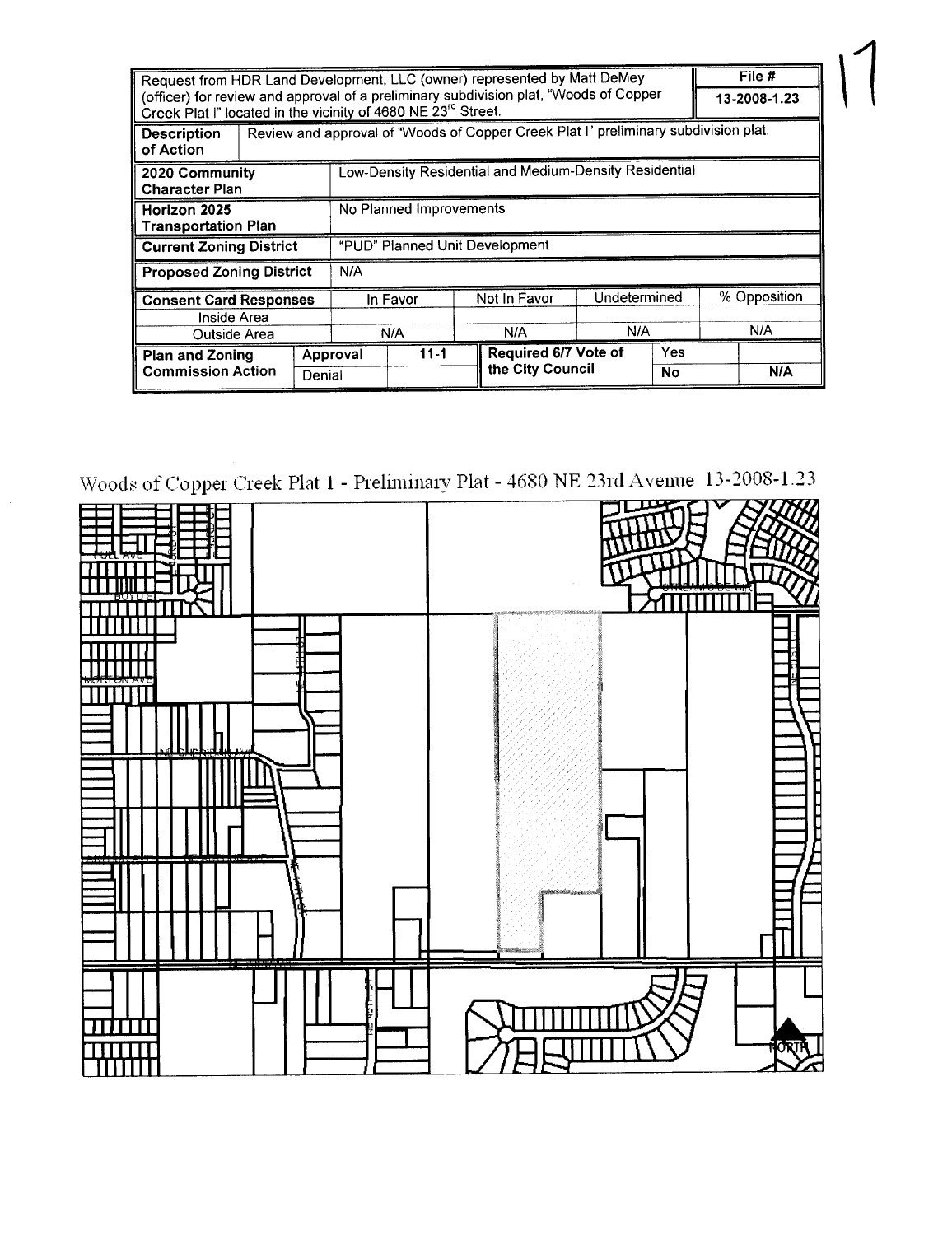| Date        |  |
|-------------|--|
| Agenda Item |  |

Roll Call #

January 7, 2008

Honorable Mayor and City Council City of Des Moines, Iowa

Members:

Communication from the City Plan and Zoning Commission advising that at their meeting held December 20, 2007, the following action was taken:

#### COMMISSION RECOMMENDATION:

After public hearing, the members voted 11-1 as follows:

|                                                                                              | <b>Commission Action:</b>                                                                                                                                                                                                                                                                                                                                                                                                                                                                                                                                                                                                            | Yes | <b>Nays</b> | Pass | Absent |  |  |  |
|----------------------------------------------------------------------------------------------|--------------------------------------------------------------------------------------------------------------------------------------------------------------------------------------------------------------------------------------------------------------------------------------------------------------------------------------------------------------------------------------------------------------------------------------------------------------------------------------------------------------------------------------------------------------------------------------------------------------------------------------|-----|-------------|------|--------|--|--|--|
|                                                                                              | Leisha Barcus                                                                                                                                                                                                                                                                                                                                                                                                                                                                                                                                                                                                                        | X   |             |      |        |  |  |  |
|                                                                                              | David Cupp                                                                                                                                                                                                                                                                                                                                                                                                                                                                                                                                                                                                                           | X   |             |      |        |  |  |  |
| CITY OF DES MOINES                                                                           | <b>Shirley Daniels</b>                                                                                                                                                                                                                                                                                                                                                                                                                                                                                                                                                                                                               | X   |             |      |        |  |  |  |
|                                                                                              | Dann Flaherty                                                                                                                                                                                                                                                                                                                                                                                                                                                                                                                                                                                                                        | X   |             |      |        |  |  |  |
|                                                                                              | <b>Bruce Heilman</b>                                                                                                                                                                                                                                                                                                                                                                                                                                                                                                                                                                                                                 |     |             |      | X      |  |  |  |
|                                                                                              | Jeffrey Johannsen                                                                                                                                                                                                                                                                                                                                                                                                                                                                                                                                                                                                                    | X   |             |      |        |  |  |  |
| <b>CITY PLAN AND ZONING COMMISSION</b><br>ARMORY BUILDING                                    | Greg Jones                                                                                                                                                                                                                                                                                                                                                                                                                                                                                                                                                                                                                           | X   |             |      |        |  |  |  |
| 602 ROBERT D. RAY DRIVE<br>DES MOINES, IOWA 50309-1881<br>(515) 283-4182<br>ALL-AMERICA CITY | <b>Frances Koontz</b>                                                                                                                                                                                                                                                                                                                                                                                                                                                                                                                                                                                                                |     |             |      | X      |  |  |  |
|                                                                                              | Kaye Lozier                                                                                                                                                                                                                                                                                                                                                                                                                                                                                                                                                                                                                          | X   |             |      |        |  |  |  |
|                                                                                              | Jim Martin                                                                                                                                                                                                                                                                                                                                                                                                                                                                                                                                                                                                                           | X   |             |      |        |  |  |  |
| 1949, 1976, 1981                                                                             | <b>Brian Millard</b>                                                                                                                                                                                                                                                                                                                                                                                                                                                                                                                                                                                                                 | X   |             |      |        |  |  |  |
| 2003                                                                                         | Mike Simonson                                                                                                                                                                                                                                                                                                                                                                                                                                                                                                                                                                                                                        | X   |             |      |        |  |  |  |
|                                                                                              | Kent Sovern                                                                                                                                                                                                                                                                                                                                                                                                                                                                                                                                                                                                                          |     |             |      | X      |  |  |  |
|                                                                                              | Tim Urban                                                                                                                                                                                                                                                                                                                                                                                                                                                                                                                                                                                                                            |     | X           |      |        |  |  |  |
|                                                                                              | Marc Wallace                                                                                                                                                                                                                                                                                                                                                                                                                                                                                                                                                                                                                         | X   |             |      |        |  |  |  |
|                                                                                              | in support of a motion to APPROVE the request from Land Development, LLC<br>(owner) represented by Matt DeMey (officer) for approval of a preliminary<br>subdivision plat for "Woods of Copper Creek Plat I" for property located in the<br>vicinity of 4680 NE 23 <sup>rd</sup> Street subject to the following conditions: (13-2008-1.23)<br>Compliance with all administrative review comments by the Permit and<br>1.<br>Development Center.<br>Provision of one 1-1/2" caliper street tree, one ornamental tree in each front yard<br>2 <sup>1</sup><br>and one minimum 1-1/2"-caliper overstory tree in the rear yard per lot. |     |             |      |        |  |  |  |
|                                                                                              | 3. Lots 11, 12, 32, and 38 shall be reconfigured to reduce the narrow points.                                                                                                                                                                                                                                                                                                                                                                                                                                                                                                                                                        |     |             |      |        |  |  |  |

## STAFF RECOMMENDATION AND BASIS FOR APPROVAL

Staff recommends approval of the submitted preliminary subdivision plat subject to the following conditions:

- 1. Compliance with all administrative review comments by the Permit and Development Center.
- 2. Provision of one 1-%" caliper street tree, one ornamental tree in each front yard, and one minimum 1-%"-caliper overstory tree in the rear yard per lot.

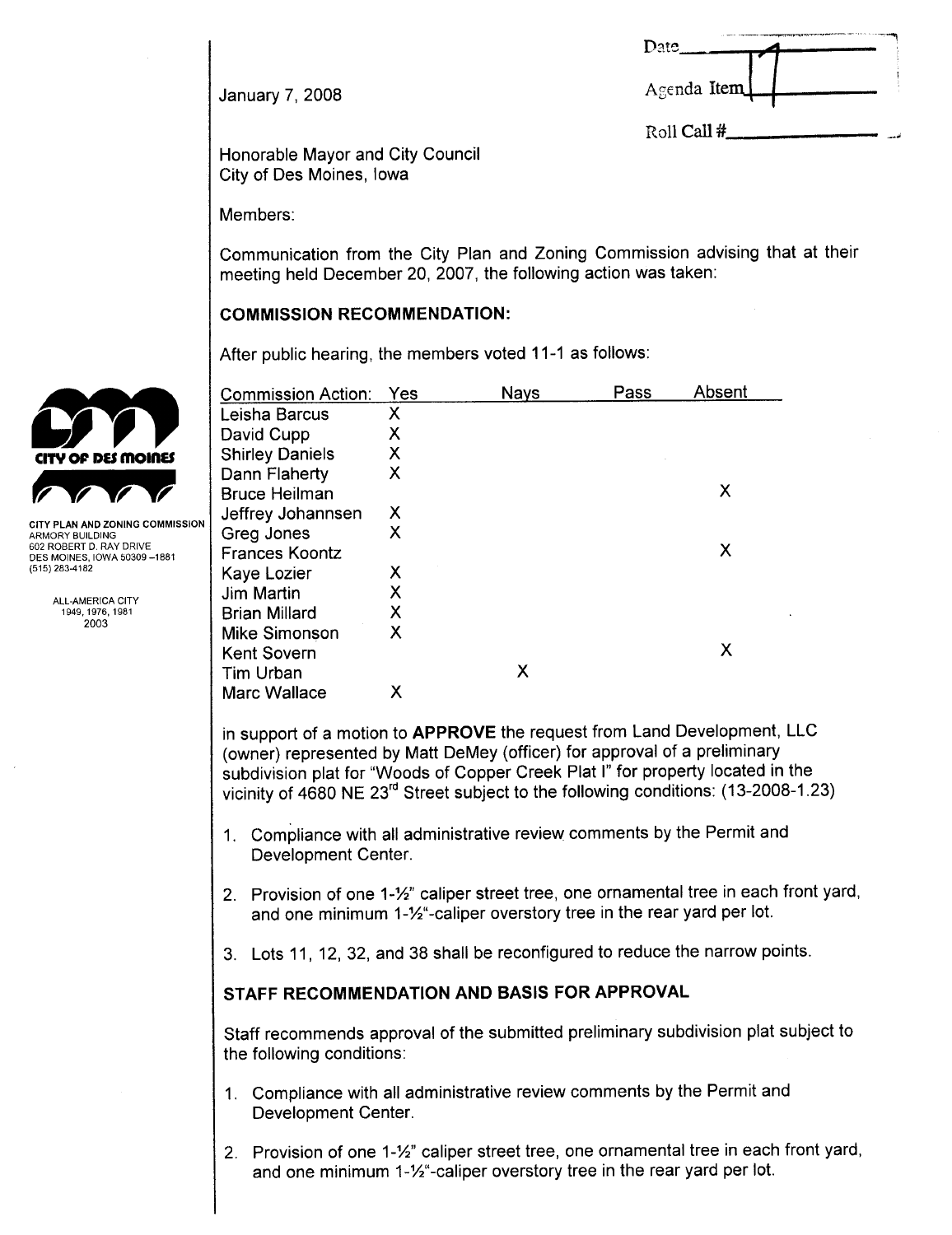3. Lots 11, 12, 32, and 38 shall be reconfigured to reduce the narrow points.

#### STAFF REPORT

#### i. GENERAL INFORMATION

1. Purpose of Request: The preliminary plat provides 102 lots for single-family residential development in accordance with the Woods of Copper Creek PUD Conceptual Plan. The lots being platted at this time are on the easternmost parcel of the PUD, with the balance being platted as outlots (R, S, T, U, and V) for future single-family residential lots. Development of these outlots are subject to a future amendment of this plat. Outlots Wand X are reserved for future multiple-family residential development. Development of these areas with multiple-family residential uses are subject to an amendment of the Woods of Copper Creek PUD Conceptual Plan.

In accordance with the PUD Conceptual Plan, 43 lots have a minimum lot width of 70' and minimum lot area of 8,750 square feet and 59 lots have a minimum lot width of 60' and minimum lot area of 7,500 square feet. The plat provides multiple preservation easements within the rear of many of single-family residential lots to protect existing vegetation and natural drainage ways (17.5% of the overall 111-acre development).

- 2. Size of Site: 111 acres.
- 3. Existing Zoning (site): "PUD" Planned Unit Development District.
- 4. Existing Land Use (site): Agriculture and open space.
- 5. Adjacent Land Use and Zoning:

**North** - "S" Suburban (Polk County); Use is agricultural production.

- South "R-3" (Pleasant Hill); Use is the Copper Creek golf course community with a mix of single-family and townhome dwellings.
- East "S" Suburban (Polk County); Uses are a single-family dwelling and agricultural production.

West - "S" Suburban (Polk County); Uses are single-family dwellings.

- 6. General Neighborhood/Area Land Uses: The subject property is located in an undeveloped area of agricultural land on the north side of Easton Avenue.
- 7. Applicable Recognized Neighborhood(s): N/A.
- 8. Relevant Zoning History: On September 10, 2007, the subject property was rezoned from the "A-1" Agricultural District to the "PUD" Planned Unit Development District and the Woods of Copper Creek PUD Conceptual Plan was approved.
- 9. 2020 Community Character Land Use Plan Designation: The single-family residential portions are designated as Low Density Residential while the outlots along Easton Boulevard are designated as Low/Medium-Density Residential, which allows for a maximum density of 12 dwelling units per acre. Development of these areas are subject to a future PUD Concept Plan amendment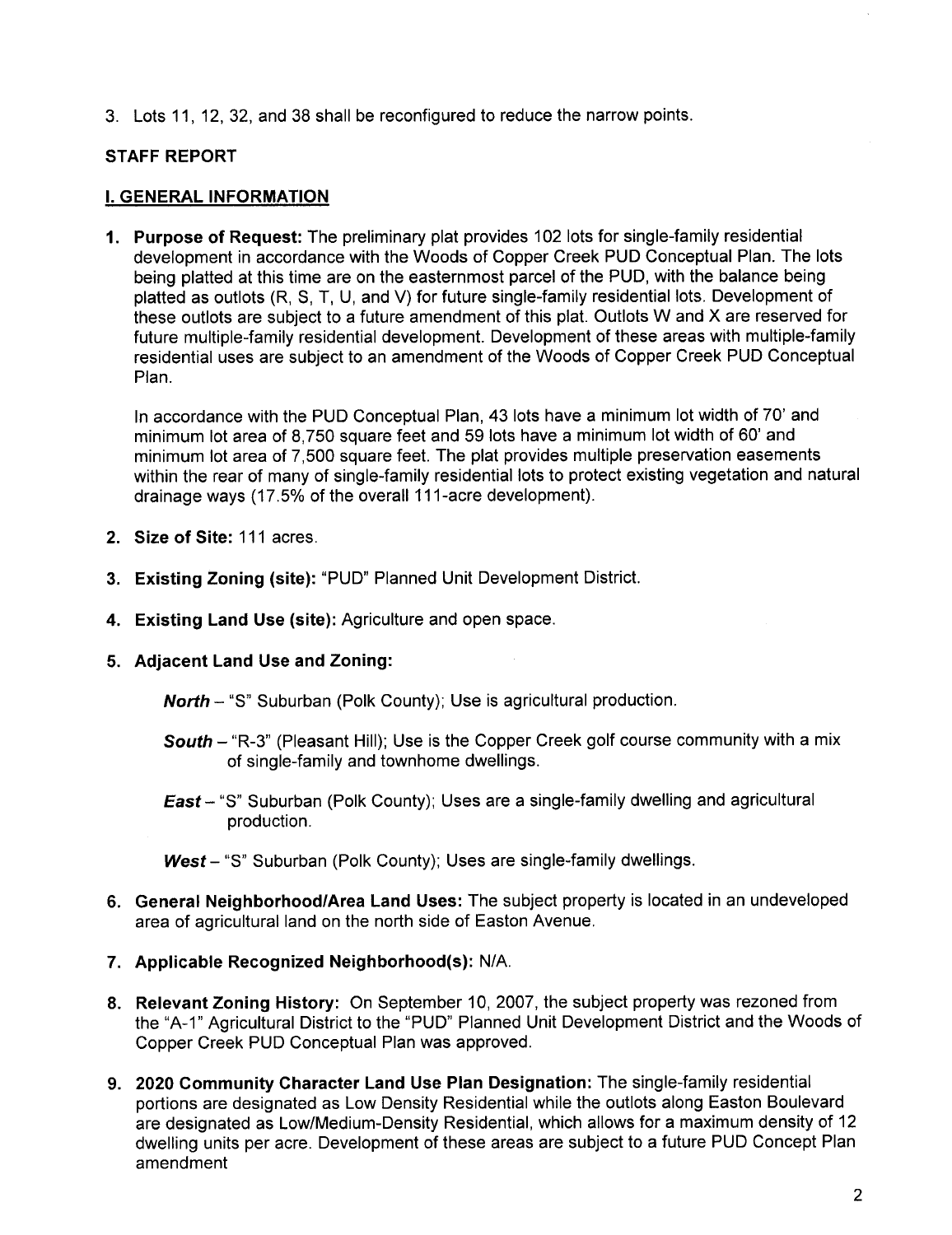10. Applicable Regulations: The Commission shall determine if such preliminary plat conforms to the standards and requirements outlined in Chapter 354 of the Iowa Code, and the City Subdivision Ordinance and shall approve, conditionally approve or reject such plat within 45 days after the date of submission to the City Permit and Development Center. Unless the applicant agrees in writing to an extension of time, the preliminary plat shall be deemed approved if the Commission does not act within such 45-day period. The Commission's action for approval or conditional approval shall be null and void unless the final plat is submitted to the City Permit and Development Center within 270 days after the date of such action; provided, however, that the Permit and Development Administrator may grant, upon written request of the applicant, up to a 90-day extension for submittal of the final plat to the City Permit and Development Center.

#### 11. ADDITIONAL APPLICABLE INFORMATION

1. Natural Site Features: The subject property consists of rolling hills with significant vegetation along drainage ways and fence lines along the south, west, and north. The plat protects the majority of the vegetation and natural drainage ways through provision of conservation easements within the rear of many of single-family residential lots. There are four areas on the plat where it is necessary to disturb vegetation in order to provide street connectivity and a stormwater detention basin,

A survey of all trees over 6" in caliper indicates that 198 trees (totaling 2,985 caliper inches) will be removed to accommodate streets and building envelopes. Of these, 101 trees (totaling 1,418 caliper inches) are of species that are considered "desirable", such as maple, oak, hackberry, and black cherry. To mitigate the loss of these trees, staff recommends provision of one 1-%" caliper street tree, one ornamental tree in each front yard, and one minimum 1-%" caliper overstory tree in the rear yard per lot.

- 2. Drainage/Grading: The plat states that the builder owner is responsible for lot maintenance, erosion control and adhering to all EPA and DNR standards during construction. The stormwater management plan directs stormwater through stormwater surface flowage easements to a detention basin in the western portion of the site. The stormwater management plan must be approved as part of the Final Plat.
- 3. Utilties: The plat connects to the sanitary trunk sewer crossing the site and the 6" water main in NE 23rd Avenue (Easton Blvd).
- 4. Landscaping & Buffering: The plat proposes one tree on each lot and one street tree for each lot. To mitigate the loss of several mature trees on the site, staff recommends provision of one 1-%" caliper street tree, one ornamental tree in each front yard, and one minimum 1-%" caliper overstory tree in the rear yard per lot.

The plat states that low-level shrubs will be provided within all landscape islands within cul-desacs and traffic circles. These landscape areas would be planted by the developer and owned and maintained by a homeowners association.

- 5. Trail System: The PUD Conceptual Plan provides an 8'-wide north/south recreational trail across the entire development that would be along the east side of the westernmost north/south street. This trail is not located within the area being platted at this time.
- 6. Traffic/Street System: The plat demonstrates a network of streets including one main north/south connection. Turnarounds are provided at all street stubs over 150' in length. The plat indicates that 4'-wide sidewalks shall be provided along both sides of all public streets.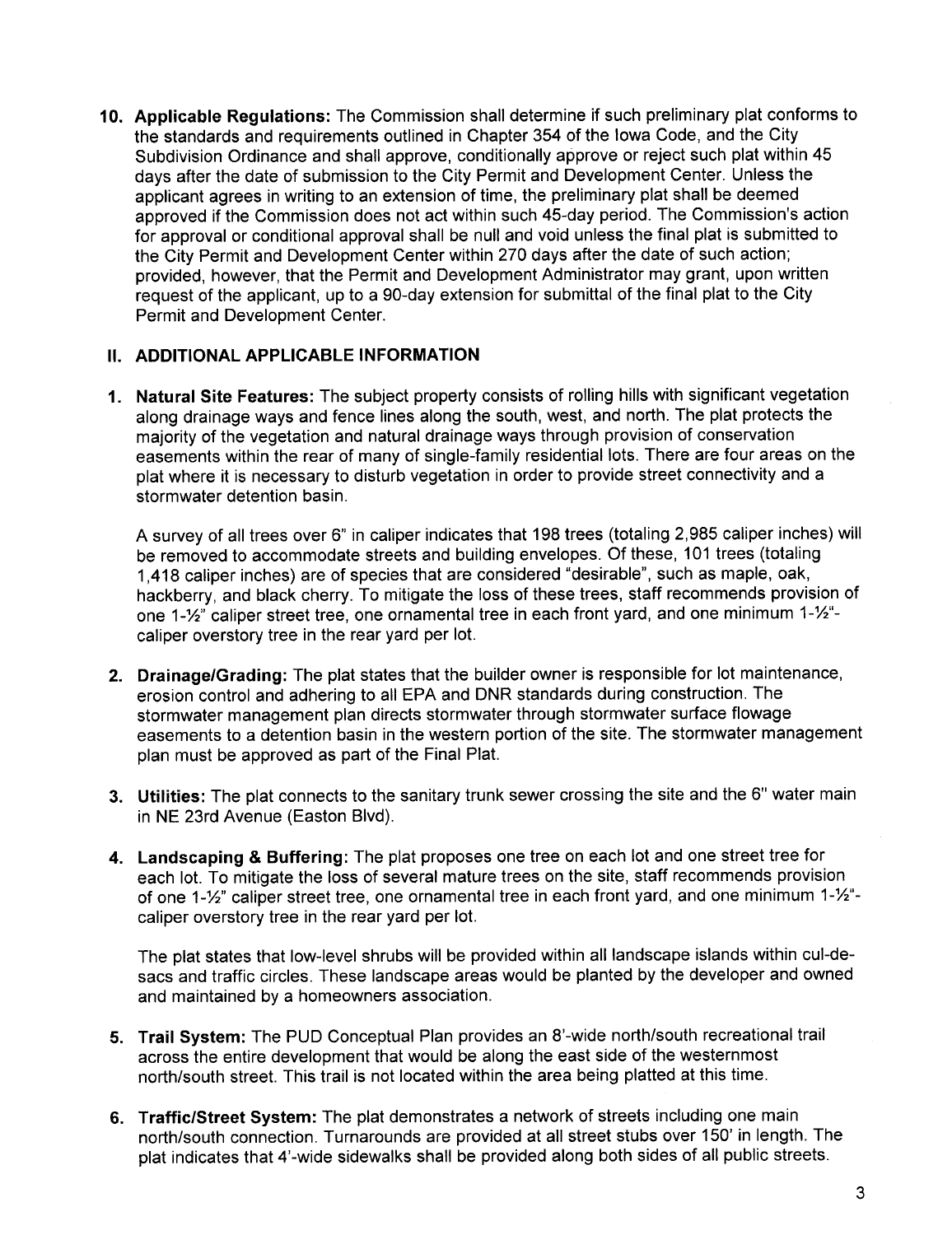The plat provides a traffic circle in the north 4-way intersection of the eastern collector street. The plat also allocates half of the 80' ROW needed for NE 23rd Avenue and provides a 37' width pavement on the street at NE 23rd to allow a 150'-long left-turn lane and taper back to 31' width.

7. Architectural Guidelines: The plat includes the architectural guidelines as approved in the Woods of Copper Creek PUD Conceptual Plan. The same single-family dwelling plan shall not be built on adjacent lots and that each single-family dwelling unit shall have a private garage, whether attached or detached. It also states that all detached structures shall mimic and complement the main structure's architecture and style. It also indicates that the windows on the street facade of any single-family dwelling shall have either shutters on each side or trim border not less than 4" in width. The plat states that siding materials shall be masonry (brick or stone), vinyl (at least 40 mills thick), cedar, or hardi-plank siding.

The plat states that the front elevation of each single-family home constructed must contain one of the following: a front porch of not less than 60 square feet, or stone or brick masonry siding equal to a minimum of 1/3 of the first floor. Roofing materials shall be asphalt-type architectural shingles or cedar shakes.

Minimum building floor areas for 1-story single-family dwellings shall be 1,200 square feet excluding basement and minimum building floor areas for 1-1/2-story and 2-story single-family residential shall be 1,400 square feet excluding basement.

8. Additional Information: Staff believes that Lots 11, 12, 32, and 38 should be reconfigured to eliminate the narrow points for long-term property maintenance purposes.

#### SUMMARY OF DISCUSSION

Mike LudwiQ: Presented staff report and recommendation.

Matt Walker, Civil Design Advantage, 5501 NW 112<sup>th</sup> St., Suite G, Grimes, Iowa 50111: Presented illustrations and explained the subject request and noted by designing the development around the tree drainage way they were able to save a substantial portion of the trees on the site. Indicated they had reviewed the staff recommendation and comments and were agreeable with the conditions.

Tim Urban: Expressed concern with the lack of a definitive description of what trees would be removed as a result of the concept plan and concerned that the purpose of identifying mature, quality vegetation was to get the developer to make modifications in the way they configure their building envelopes, lot lines or configuration of plat to avoid loss of trees and had not taken place.

Mike LudwiQ: Explained the condition of the PUD Concept Plan approval was for the applicant to submit a tree survey with the preliminary plat, which they have done and was not aware of any changes on the preliminary plat from what was approved on the concept plan. Explained there are two additional trees per lot being required.

Greg Jones: Referred to the grading plan and asked if the detention areas were conceptual and larger than they were indicated on the plan.

Matt Walker: Explained they were able to remove some of the smaller detention cells and there is a large detention cell that did not show up on the conceptual plan.

Dann Flaherty: Asked who would hold the conservation easements.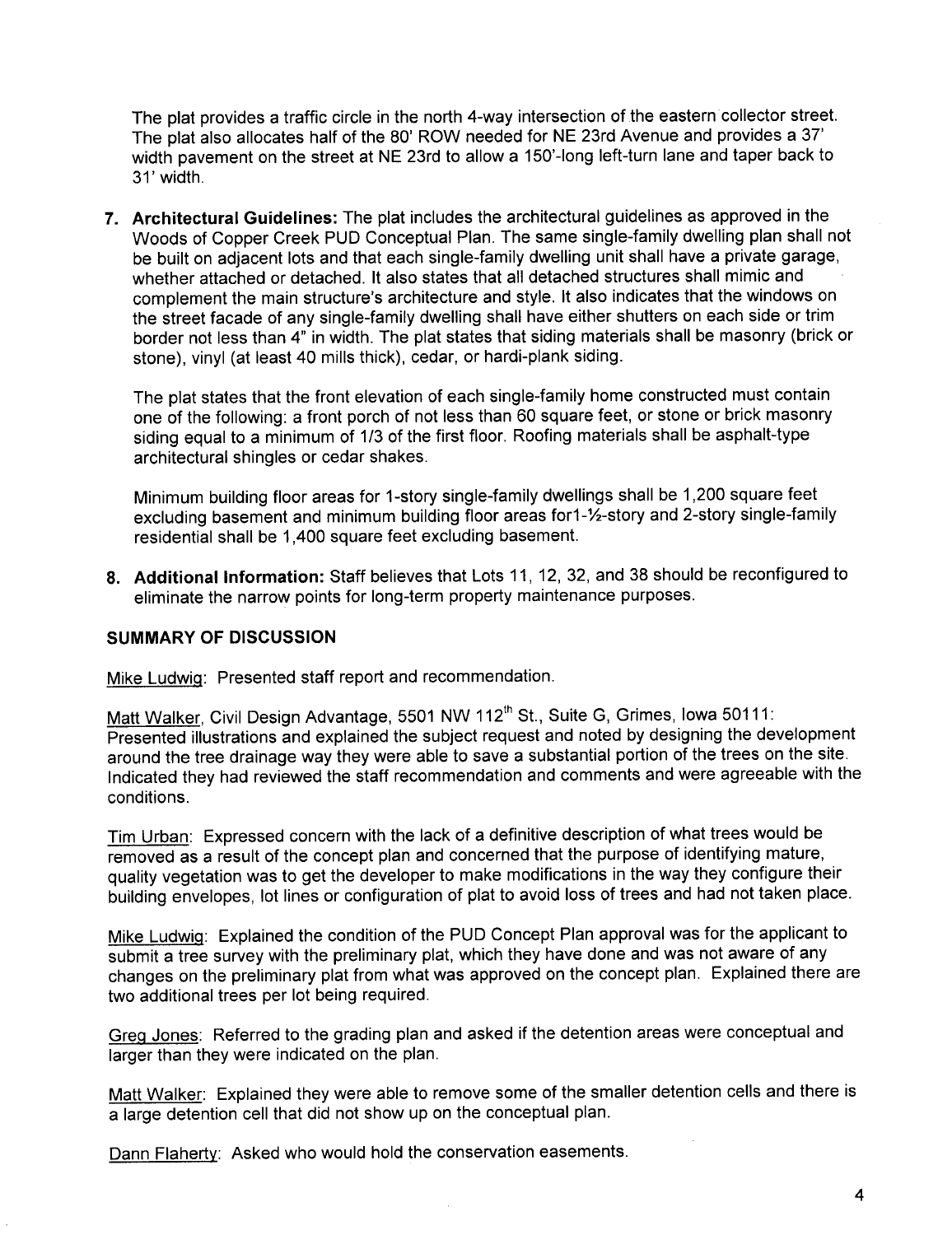|                                                                                                             | Date        |
|-------------------------------------------------------------------------------------------------------------|-------------|
|                                                                                                             | Aranda Item |
| Matt Walker: Explained they will be part of the lot so the homeowners' association would be<br>responsible. |             |

Mike Ludwig: Indicated that is usually worked out during the final plat stage.

ROQer Brown: Explained the conservation easements obtained for the preservation of trees will be enforced by the City of Des Moines. There is an expectation that the homeowners' association and neighbors will advise the City when there are violations.

Roger Brown introduced Mike Kelley to the Commission.

#### CHAIRPERSON OPENED THE PUBLIC HEARING

There was no one in the audience to speak on this item.

#### CHAIRPERSON CLOSED THE PUBLIC HEARING

Tim Urban: Expressed concern with the loss of trees; frustrated with the PUD because the information relative to the tree preservation was not available at the time of Concept Plan approval so it was approved based upon the drainage ways. Questioned why no effort had been taken to get some modification in the plat from the concept plan to preserve more of the trees.

Dann Flaherty: Indicated the Commission was partly to blame because no clear signal had been sent to staff so they could understand the Commission's expectations and requests.

Mike LudwiQ: Explained mitigations proposed on the subject request is entirely consistent with what the City has been requiring on plats in the last year. Suggested it was unfair at this point to ask the applicant to survey the entire property of every tree.

Dann Flaherty: Asked staff to note Commissioner Urban's concerns for future reference.

David Cupp: Indicated the same problem regarding trees arises with every development. Suggested if the Commission puts something together to give staff and the developers direction would help,

Tim Urban: Felt more could have been done to preserve more of the trees and he was not happy with the outcome.

David Cupp: Moved staff recommendation.

Motion passed 11-1 (Tim Urban was in opposition).

Respectfully submitted,

Michael Ludwig, AICP<br>Planning Administrator

MGL:dfa

Attachment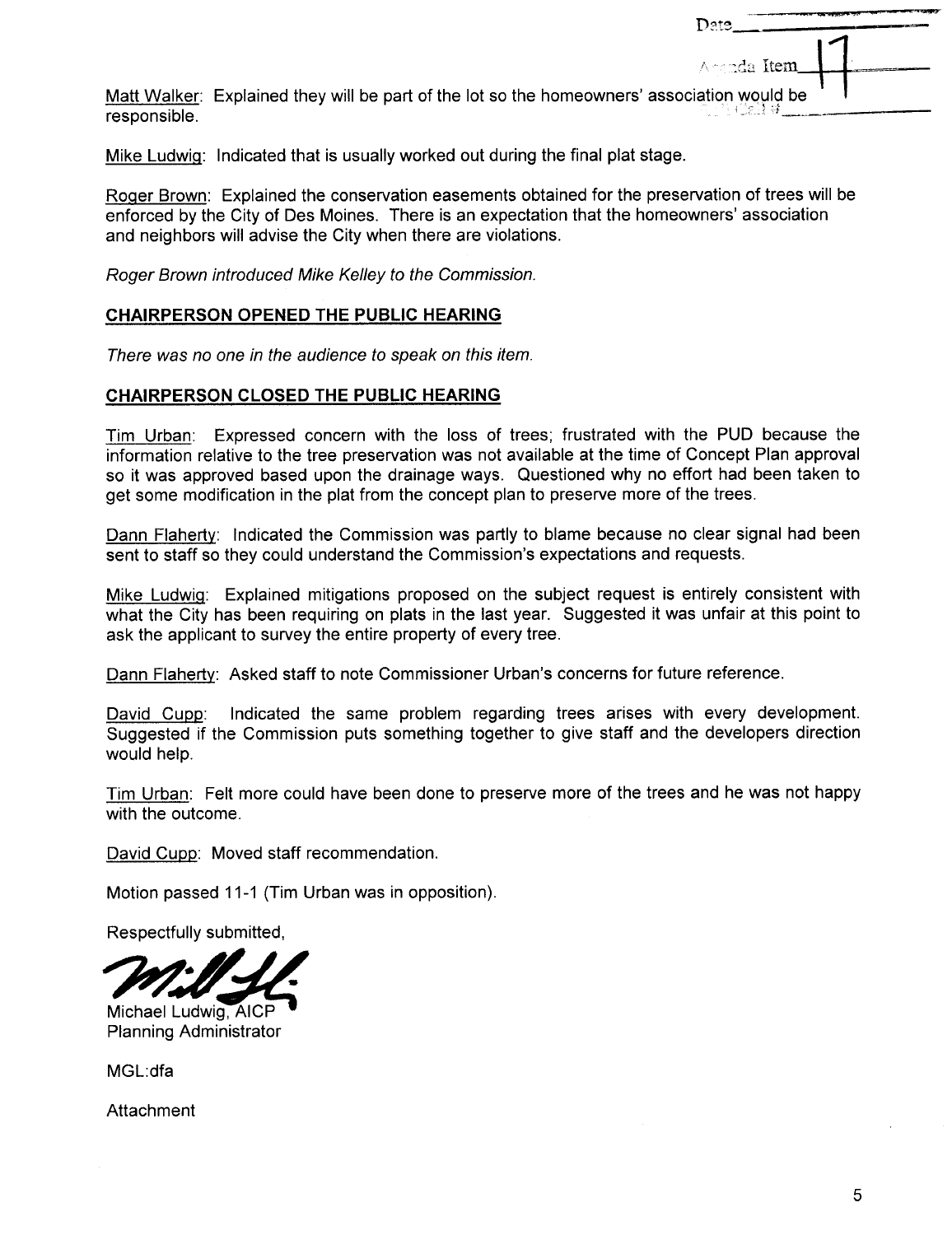$\vert \vert$ 

December  $6<sup>th</sup>$ , 2007

Matt Walker Civil Design Advantage 5501 NW 112<sup>th</sup> Street, Suite G Grimes, IA 503111

RE: The Woods of Copper Creek, Preliminary Plat

13-07-1.50

Dear Matt:

We have reviewed the first (1st) submittal of the preliminary plat for The Woods of Copper Creek in Des Moines, and have determined that the following conditions must be satisfied before plat approval can be granted.

# Engineering

- 1. Provide benchmarks for survey datum.
- 2. Provide proposed street grades.
- 3. The existing and proposed contours across this site with its great elevation differentials along with all the proposed streets and utilities shown on Sheet 2 and Sheet 3 make it difficult to visualize existing conditions. Provide a separate sheet for existing conditions to include all topographical features and utilities.
- 4. The proposed use or function of each outlot shall be clearly designated on the plat.
- 5. Provide sanitary sewer and footing drain stub information.
- 6. Work with Dave Miller @ 323-8170 on the required sanitary sewer connection fee required for this development.
- 7. Provide a copy of the geotechnical engineering report to include discussion of potential need for subdrain systems for the pavement, pavement subgrade, trench compaction, erosion potential, and slope stability.
- 8. The Storm Water Management Plan is a complex and detailed document with little narrative. Provide additional discussion to summarize the design. Include discussion of water level and



DEVELOPMENT CENTER ARMORY BUILDING 602 ROBERT D. RAY DRIVE DES MOINES, IOWA 50309-1881 (515) 283-200

> ALL-AMERICA CITY 1949.1976.1981 2003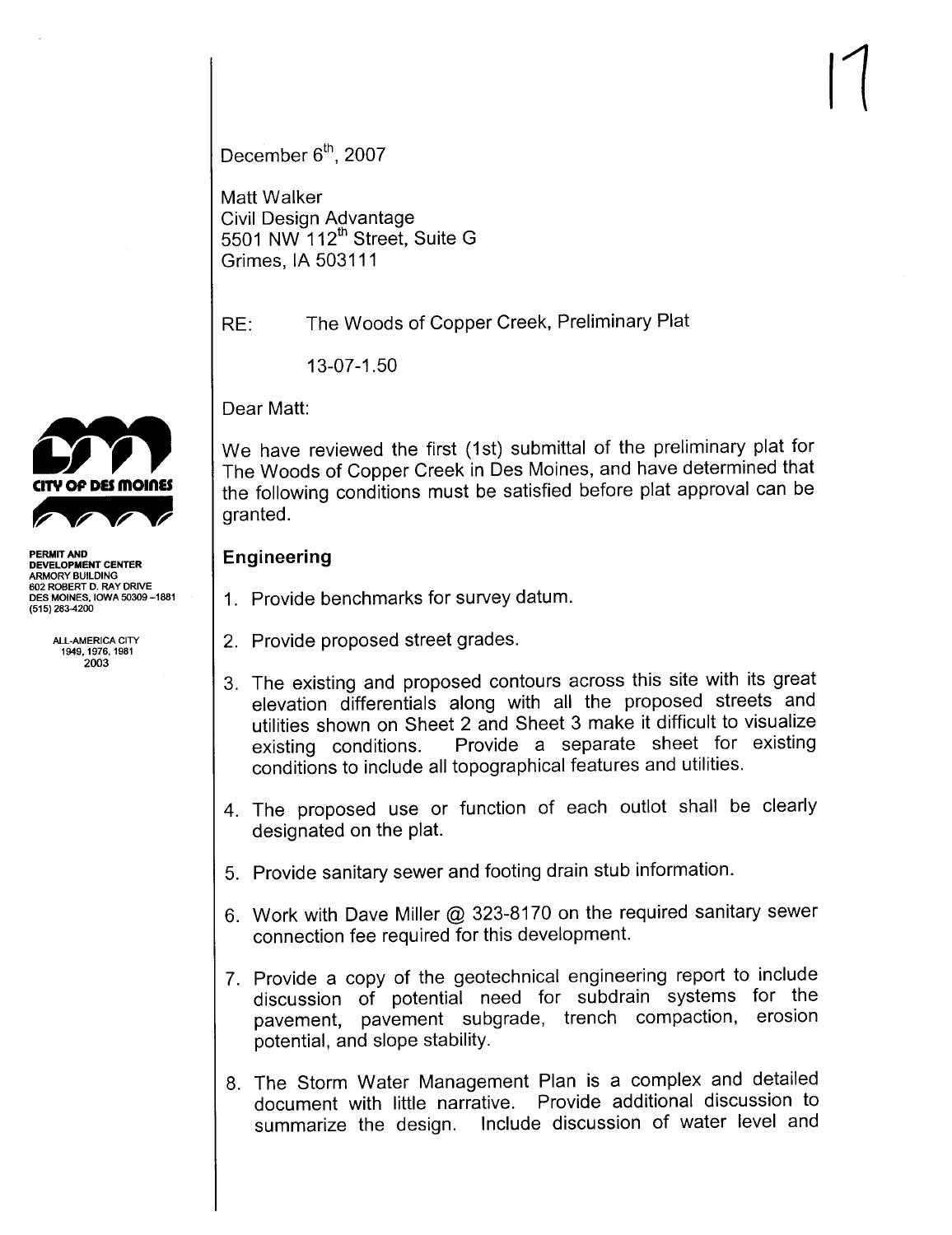overflow design of 100-year storm events at all low points. Sign the certification statement. The plan and your design must be revised to conform to City of Des Moines Ordinance #14,708, Section 106- 136 (effective October  $15<sup>th</sup>$ , 2007) as related to water quality for the 1.25" storm and See 1206-201, stormwater facilities management. You may wish to use the Iowa Stormwater Management Manual as a resource.

- 9. Apply for a Grading Permit in conformance with Code. Be sure to include all required grading plan information.
- 10.The proposal will also require an NPDES permit and SWPPP.

#### Fire

11.ln accordance with IFC 503.2.5, dead-end fire apparatus access roads in excess of 150 feet in length shall be provided with an approved area for turning around fire apparatus. A template showing approved turn-arounds can be obtained  $@$  515-237-1367, or by email tamerrill@dmqov.org.

## Planning

- 13. Mid-American Energy is requesting a 5-ft. natural gas easement along both sides of all streets. In addition, that are requesting a 10 ft. PUD along rear lots UNLESS rear lots are designed with water drainage easements. In that case, they are requesting a 10-ft. PUE along both sides of all streets.
- 14. Continue the PUE on Lot 6 to ensure connectivity with lots to the west. Will Lots 1 & 2 have rear lot PUE's as well?
- 15. A proposed PUE amendment is traveling through the preservation easement portion of Lots 9 & 10, however, there appear to be no trees located within. Can the preservation easement boundary be amended appropriately?
- 16. Change the title of the document from "The Woods of Copper Creek Plat 1" to "The Woods of Copper Creek Preliminary Plat". Future subdivision of property to the west will be labeled as an amendment to the existing preliminary plat.
- 17. Under the "Use and Development Standards" notes section on Sheet 1, the lot number designations are mislabeled (Lot 6 appears to be Lot 66).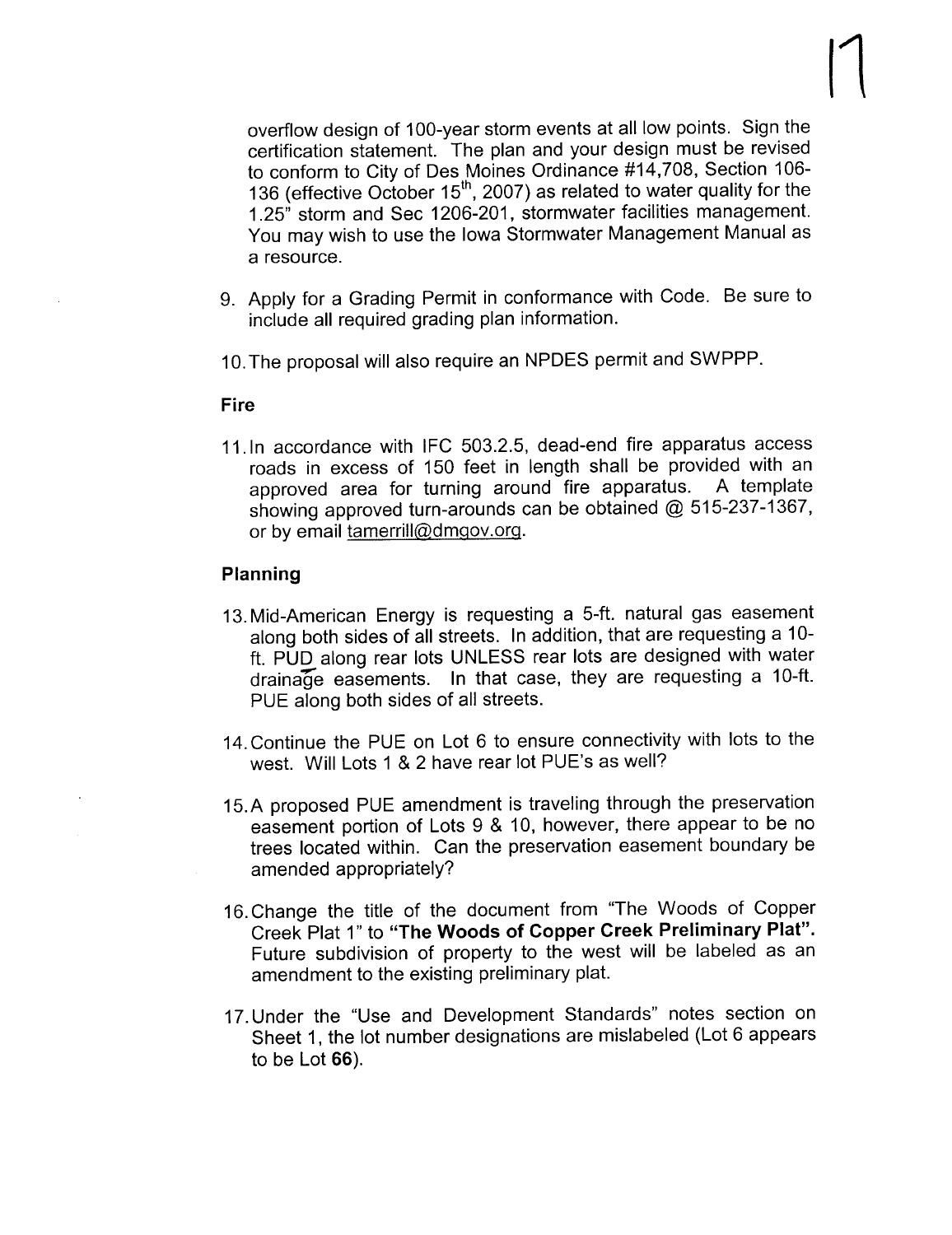- 18. Under the "General Note" and "Outlots Y & Z" section on Sheet 1, the phrase "this conceptual plat" was used, when the submittal is a preliminary plat.
- 19. Lots #73,76,77,80,84,85,86,87,88,89,90,91,94,96,97,98 and 99 do not equal a minimum of 8,750 sq. ft., as called for the in the PUD Concept Plan for "Area B".
- 20. Should Lot #69 be platted with the next phase to preclude the irregularly shaped NE portion of the lot from being platted.
- 21. Try reshaping or configuring the pointed southern portion of Lot 32 for long term property owner maintenance purposes.
- 22. Show the lot width of all lots at the proposed building setback line to ensure that all lots are at least 70' in width, and in accordance with the PUD Concept Plan.
- 23. The southern 90' strip of land along NE 23<sup>rd</sup> Avenue is not in the City of Des Moines Corporate Limits. The 90' strip appears to be parceled in County Assessor's records, however, the 90' strip lot line does not appear to show up on the plat map. Polk County will need to review the plat if the plat boundary extends to the unincorporated strip. Try splitting outlots 'Y' & 'Z' at the 90' Corporate Limit line.
- 24. Dimension the width of the street at the intersection of NE 23<sup>rd</sup> Avenue and proposed  $E. 47<sup>th</sup>$  Street.
- 25. Provide notation on the plat that at the time of final platting, recorded temporary turnaround easements will be required for all temporary turnarounds to be located on separately owned property.
- 26.A listing of addresses and street names has been enclosed for your use. Show addresses and full street names on future plat submittals.
- 27. Provide a note on the plat that Lot street lot 'A' shall be dedicated to the city for R.O.W. purposes (40' of southern portion of land along NE 23<sup>rd</sup> Avenue).
- 28. Show the City of Des Moines approved tree protection notes on the plat.
- 29. The current line weight of the tree preservation easements is difficult to read. Please make the line more bold, or easily read.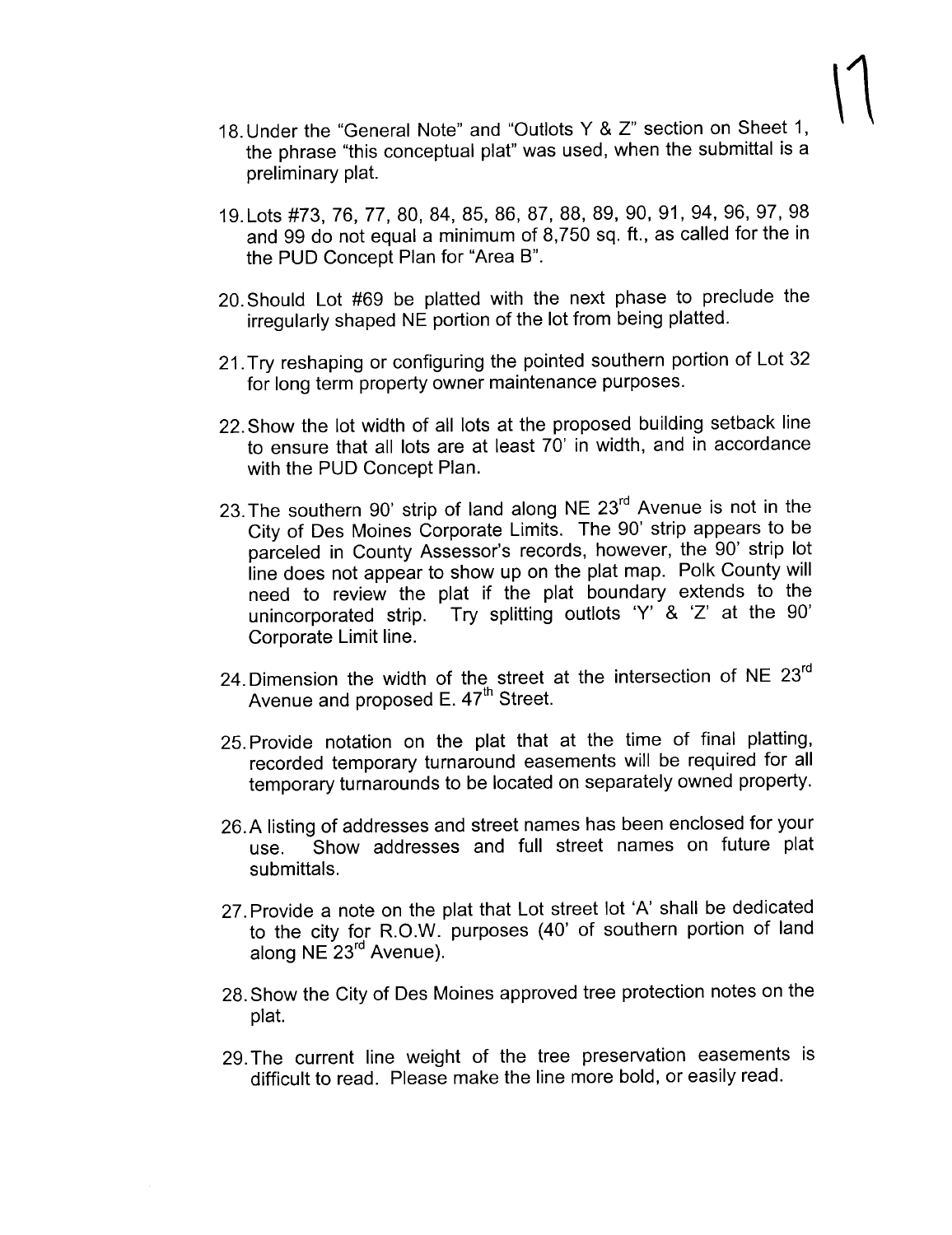- 30. While discussion on tree mitigation counts has not been decided upon by staff yet, staff calculates a total of 1,366 caliper inches of desirable tree species proposed to be removed on this site. No response is necessary for this comment.
- 31 . The final copy of the preliminary plat shall have the Certification Statements signed and dated.
- 32.A signed, mylar copy of PUD Concept Plan reflecting all conditions of approval is required prior to approval of the Preliminary Plat. Contact Bert Drost @ 283-4257 of our Planning Staff for more information.

Please submit *three (3) review copies* of the revised plat satisfying the above listed items. Failure to resubmit such amended plat within 90 days from the date of this letter shall cause the application to lapse, and will require the payment of a new application fee to resume the application process.

If you have any questions contact Ryan Moffatt  $@$  283-4975 or email him @ rlmoffatt@dmgov.org.

Sincerely,

Phillip Delafield Permit & Development Administrator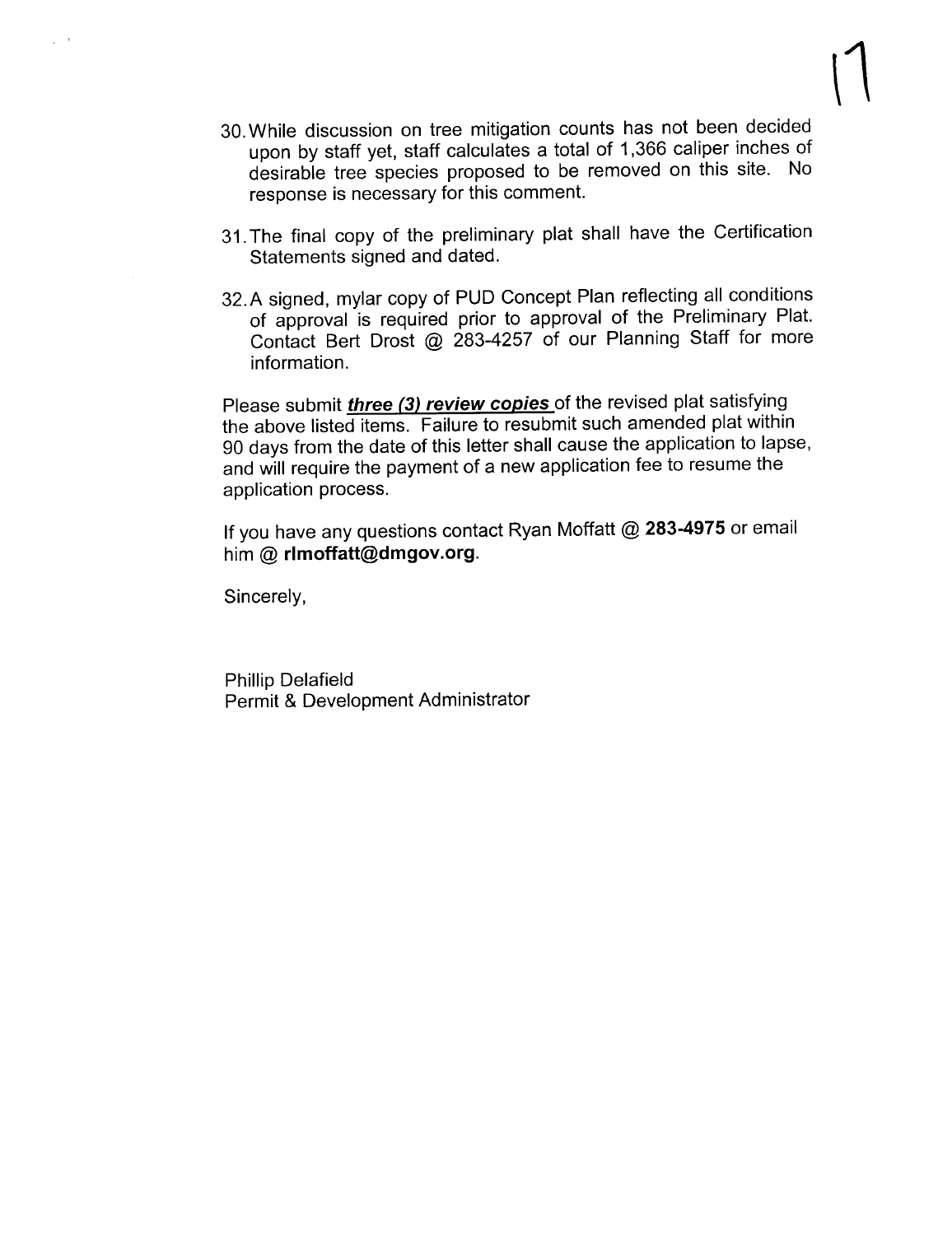